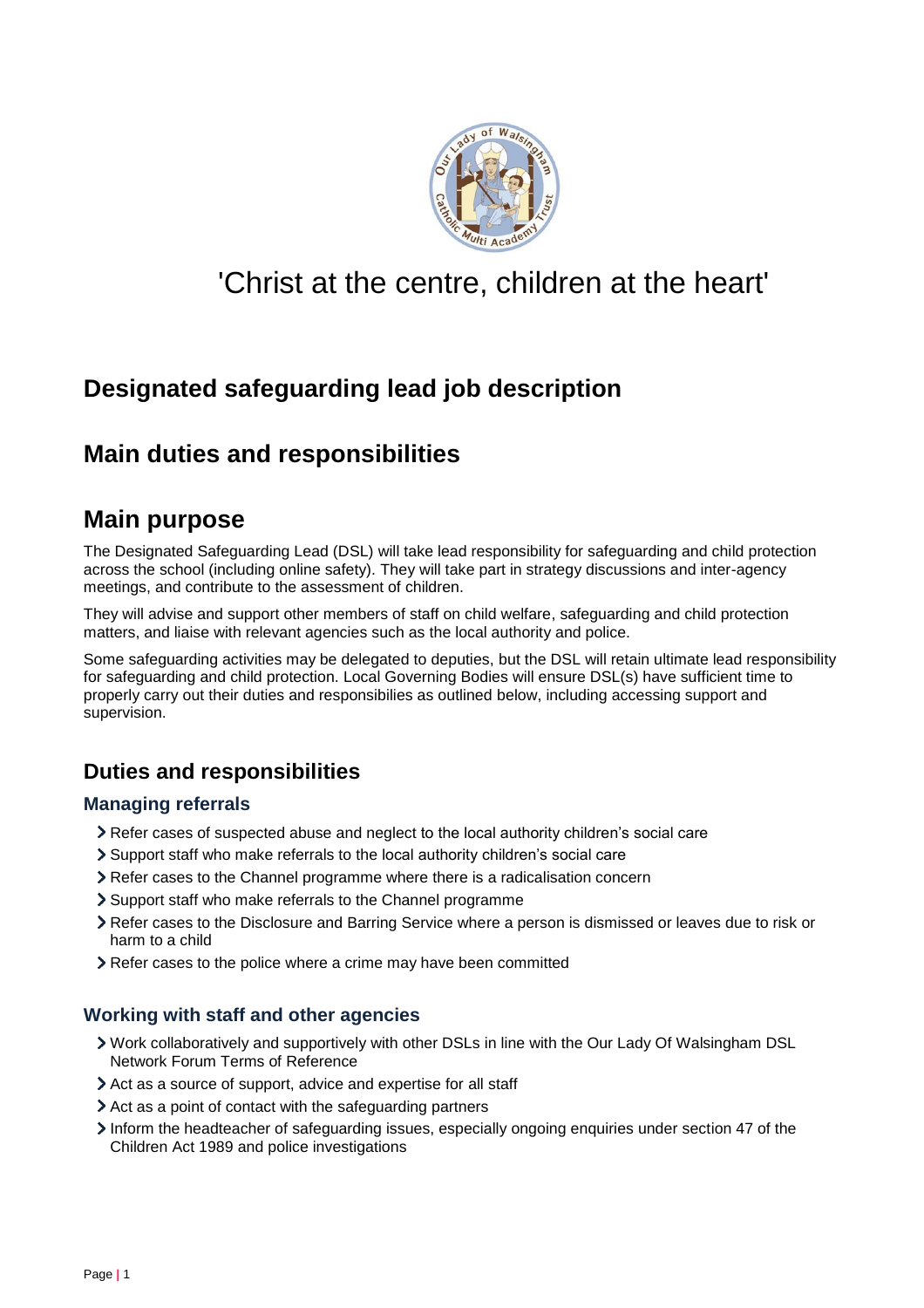- Liaise with the case manager and the local authority designated officer(s) (LADO) for child protection concerns in cases which concern a staff member
- Liaise with staff on matters of safety, safeguarding and welfare (including online and digital safety), and when deciding whether to make a referral by liaising with relevant agencies so that children's needs are considered holistically
- Liaise with the senior mental health lead and, where available, the mental health support team, where safeguarding concerns are linked to mental health
- Promote supportive engagement with parents and/or carers in safeguarding and promoting the welfare of children, including where families may be facing challenging circumstances
- Work with the headteacher and relevant strategic leads, taking lead responsibility for promoting educational outcomes by:
	- Knowing the welfare, safeguarding and child protection issues that children in need are experiencing, or have experienced
	- Identifying the impact that these issues might be having on children's attendance, engagement and achievement at school
- > The above includes:
	- Ensuring the school knows which children have or have had a social worker, understanding their academic progress and attainment, and maintaining a culture of high aspirations for this cohort
	- Supporting teaching staff to provide additional academic support or reasonable adjustments to help these children reach their potential

#### **Managing the child protection file**

- Ensure child protection files are kept up to date
- > Keep information confidential and store it securely
- Make sure records include: a clear and comprehensive summary of the concern; details of how the concern was followed up and resolved; and a note of any action taken, decisions reached and the outcome
- Ensure files are only accessed by those who need to see them, and that where a file or content within it is shared, this happens in line with information sharing advice as set out in Keeping Children Safe in Education (KCSIE)
- Where children leave the school (including in year transfers):
	- Ensure their child protection file is securely transferred to the new school as soon as possible, separately from the main pupil file, with a receipt of confirmation, and within the specified time set out in KCSIE
	- Consider whether it would be appropriate to share any additional information with the new school before the child leaves, to help them put appropriate support in place

#### **Raising awareness**

- Ensure each member of staff has access to, and understands, the school's child protection policy and procedures, especially new, temporary and part-time staff
- Work with the governing body and OLOW Trust Board to ensure the child protection policy is reviewed annually (as a minimum) and the procedures and implementation are updated and reviewed regularly
- Ensure the child protection policy is available publicly and parents are aware that referrals about suspected abuse or neglect may be made and the role of the school in this
- Link with the safeguarding partner arrangements to make sure staff are aware of any training opportunities and the latest local policies on local safeguarding arrangements
- Help promote educational outcomes by sharing information with teachers and school leadership staff about the welfare, safeguarding and child protection issues that children who have or have had a social worker are experiencing